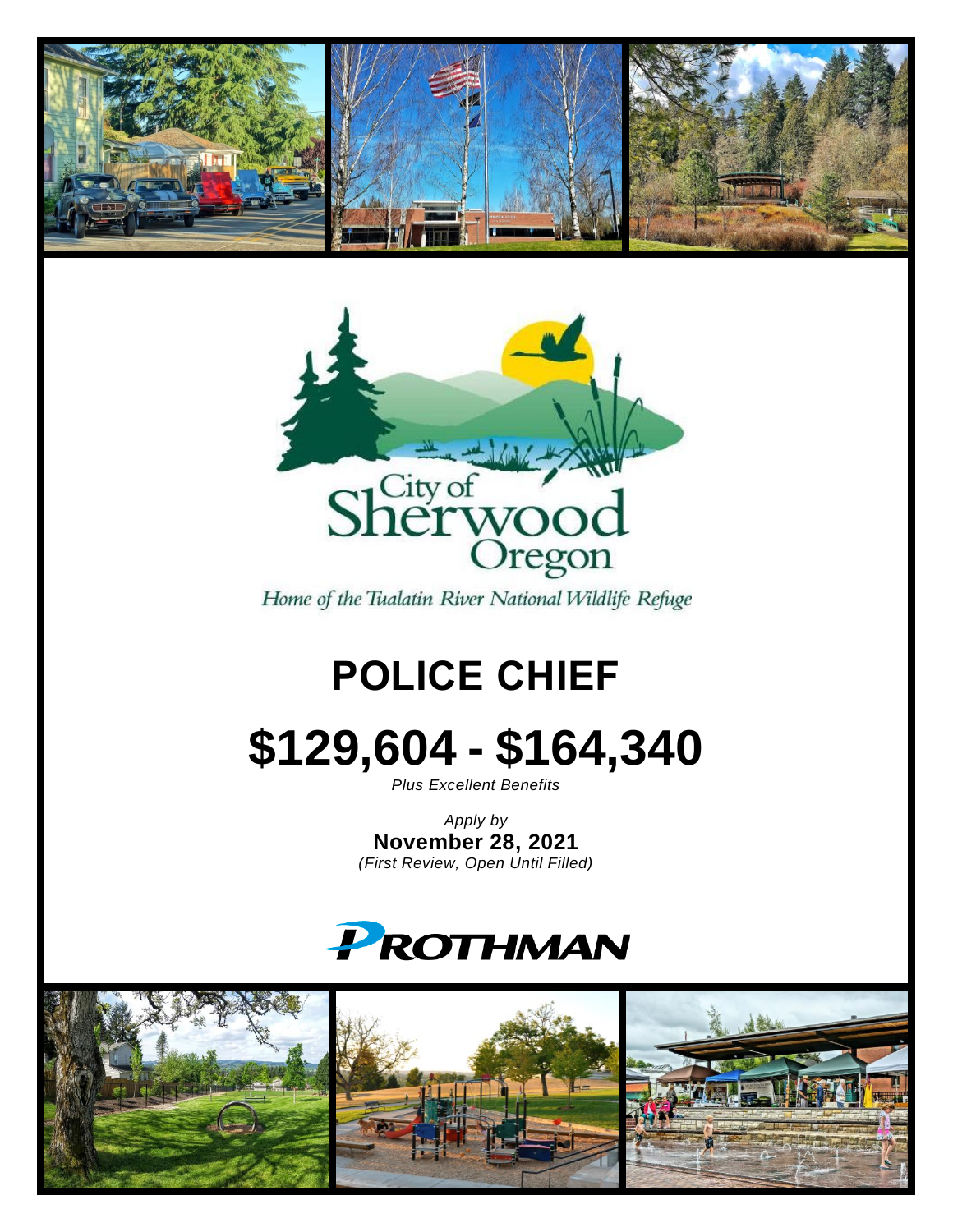#### **SHERWOOD, OREGON**

Sherwood Rentland  $\sum_{n=1}^{\infty}$ **J**Eugene ◆Bend

If the City of Sherwood, Oregon, sounds like something out of a fairytale, then just wait until you see it in person. This idyllic 4.1 square mile community is located on the southern

edge of the Portland metropolitan area. One of the most beloved parts of Sherwood is the Tualatin River National Wildlife Refuge home to nearly 200 species of birds, over 50 species of mammals, 25 species of reptiles and amphibians, and a wide variety of insects, fish, and plants. People can experience wildlife in their natural habitat and enjoy nature the way it is meant to be.

Sherwood offers quaint shopping and dining in Old Town, 67 acres of gorgeous parkland, high-quality schools, and entertaining arts and cultural events. This is one of the fastest-growing cities in Oregon, with a population of almost 20,000. With this growth comes thriving businesses, modern amenities, and a ranking as the state's 30th largest city all with the small-town charm and friendliness that defines Sherwood. Being an affluent bedroom community located in Oregon Wine Country, Sherwood is recognized for its high quality of life, well-regarded schools, and has been consistently ranked as one of the top five safest cities in Oregon. Sherwood is located in Washington County (population 620,080) with easy access to State Highway 99 and I-5. Sherwood has a median income of \$103,512, with an average home value of \$527,500.

### **THE CITY**

The City of Sherwood operates under a councilmanager form of government. The Council is comprised of the Mayor and six City Councilors, all elected at-large. City Councilors serve fouryear terms with a three consecutive term limit. The Mayor serves a two-year term with no term limit. The City Council has various short- and long-term goals focused on economic development, infrastructure, livability, public safety, fiscal responsibility, citizen engagement, and diversity, equity, inclusion, and accessibility (DEIA). The City operates on a 2021-2022 budget of \$55.4 million and employs 135.25 FTEs.

#### **THE DEPARTMENT**

The Sherwood Police department is a full-service police agency that provides 24-hour patrol response and related services. The Sherwood Police Department has authorized staffing for a police chief, two police captains, four police sergeants, 15 patrol officers (including a traffic unit), two detectives, two school resource officers and a complete non-sworn support staff that includes an executive assistant, records technicians and a community service officer who also manages property evidence. The Police department believes they exist for the community and in the philosophy that the police are the public and the public are the police. In keeping with these beliefs, the department is committed to and practices Relational Policing as part of their overall community policing approach.

Currently, the Police Department operates on a FY2021-22 budget of \$5.4 million with 26 sworn officers. In 2019, the department was engaged in 17,895 calls for service including calls and proactive activities. In 2020, the department was engaged in 12,958 calls for service including calls and proactive activities.

The City Council has set a number of goals and projects for the department, including implementing the police staffing plan and looking forward to the next phase of staffing for the police department in the near and distant future, and what metrics trigger the need for additional police staffing.

To view all City Council Goals, please view the attachment found [here.](https://prothman.com/JobFiles/2920/City%20of%20Sherwood%20Council%20Goals.pdf)

The Sherwood Police Department is dedicated to providing professional law enforcement services and preserving the quality of life for its citizens and community. The position is open after the retirement of the current Police Chief who has honorably served as the Chief for almost 14 years. The Sherwood Police Department has consistently been recognized as one of the safest cities in Oregon and is regarded as a leader and benchmark for best practices and in community policing. The department is highly regarded and respected in the community and enjoys outstanding relationships with stakeholders both locally, regionally, and statewide.

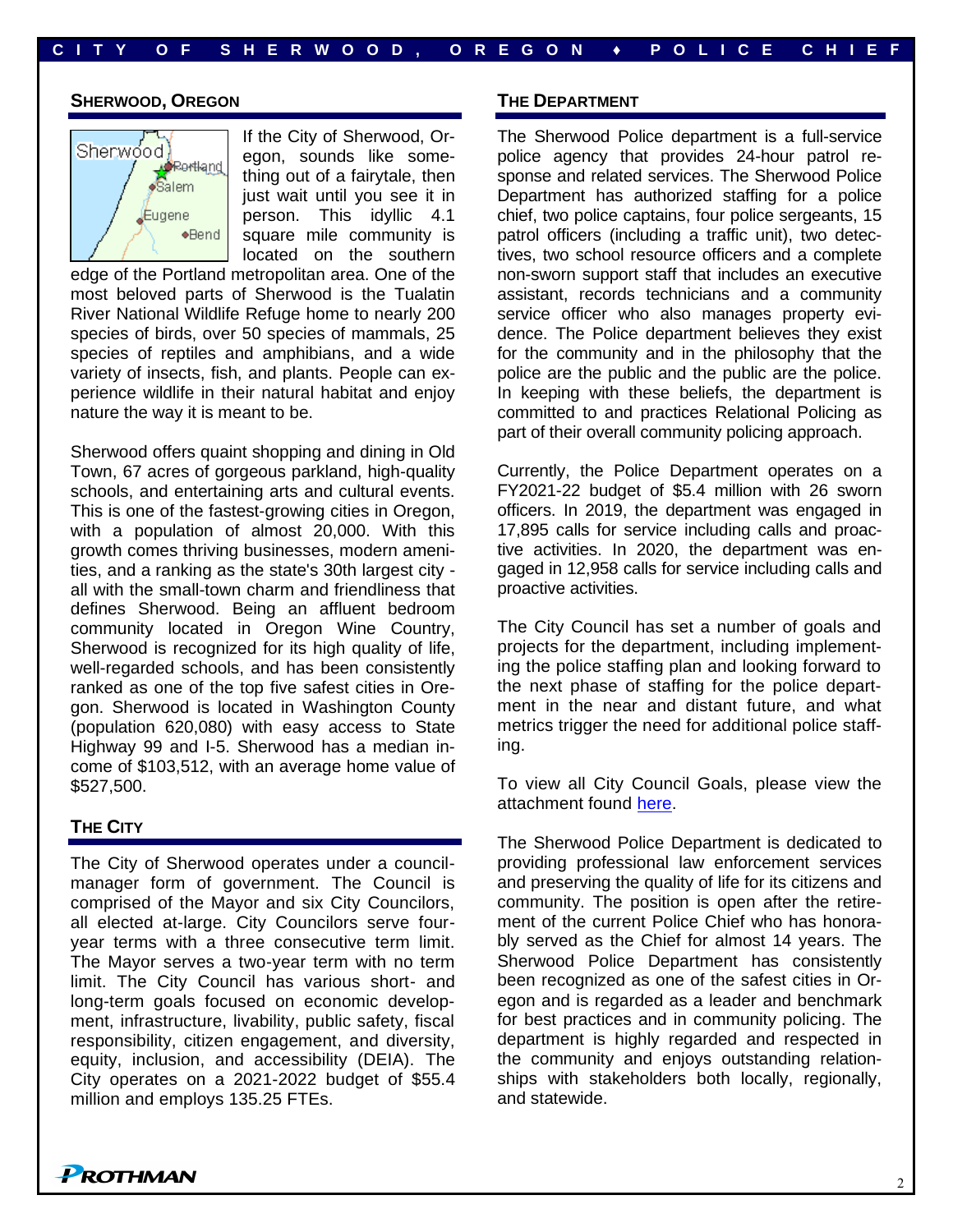## **THE POSITION**

Under the direction of the City Manager, the Police Chief plans, directs and oversees the operations of the Police Department, including management services, field operations and criminal investigations, with accountability for results in terms of costs, personnel and methods. The next Police Chief will be inheriting a highly respected department but will have a chance to identify and advance the organization. A leader with strategic goals and vision will be required to elevate the department. For a full job description, please view the attachment found [here.](https://prothman.com/JobFiles/2920/Police%20Chief.pdf)



#### **DEPARTMENT GOALS**

**Safety:** Strategic policing to maintain and enhance community and officer safety.

**Relationships:** Cultivating trust with the community, businesses, other organizations and peers through transparency, professionalism, and outreach. The next Police Chief will need to maintain the current relationships while working to build trust and faith with stakeholders.

**Sustainability:** Maintaining diverse and productive levels of service commensurate with community needs and expectations.

**Quality of Life:** Elevating community livability using "Relational" Policing. Moving beyond the concepts of community policing, the Sherwood Police Department has taken a "Relational" Policing model. The concept is to understand that relationships are the key to the success of the department.

**Progressiveness:** Staying ahead of ideas by adapting, evolving, and changing through technology and strategies. The next Police Chief will be expected to recognize opportunities to advance the department through new programs and adaptive plans that fit with the expectations of the community.

#### **DEPARTMENT OBJECTIVES**

**1.** Enhance department staffing to provide an acceptable level of safety for citizens while balancing the work/life balance of the officers.

**2.** Strengthen non-sworn administrative support staffing to aid with administrative logistics, program support for new and existing programs, and manage and maintain department accreditation.

**3.** Enhance investigative resources to assist in investigations of criminal activity, to develop programs or units to address crime response, available resources, and activities designed to enhance prevention.

**4.** Engagement with stakeholders of the Sherwood Police Department. The next Police Chief will need to be a dynamic leader and a highly effective communicator that is able to build trust in their activities and the mission of the Police Department.

**5.** Maintain a long-term vision to identify and advance the organization, build trust, and to lead the agency through the transition of a post-pandemic policing.

**6.** The next Police Chief will be accountable to the members of the police department, to the city, and to the community.